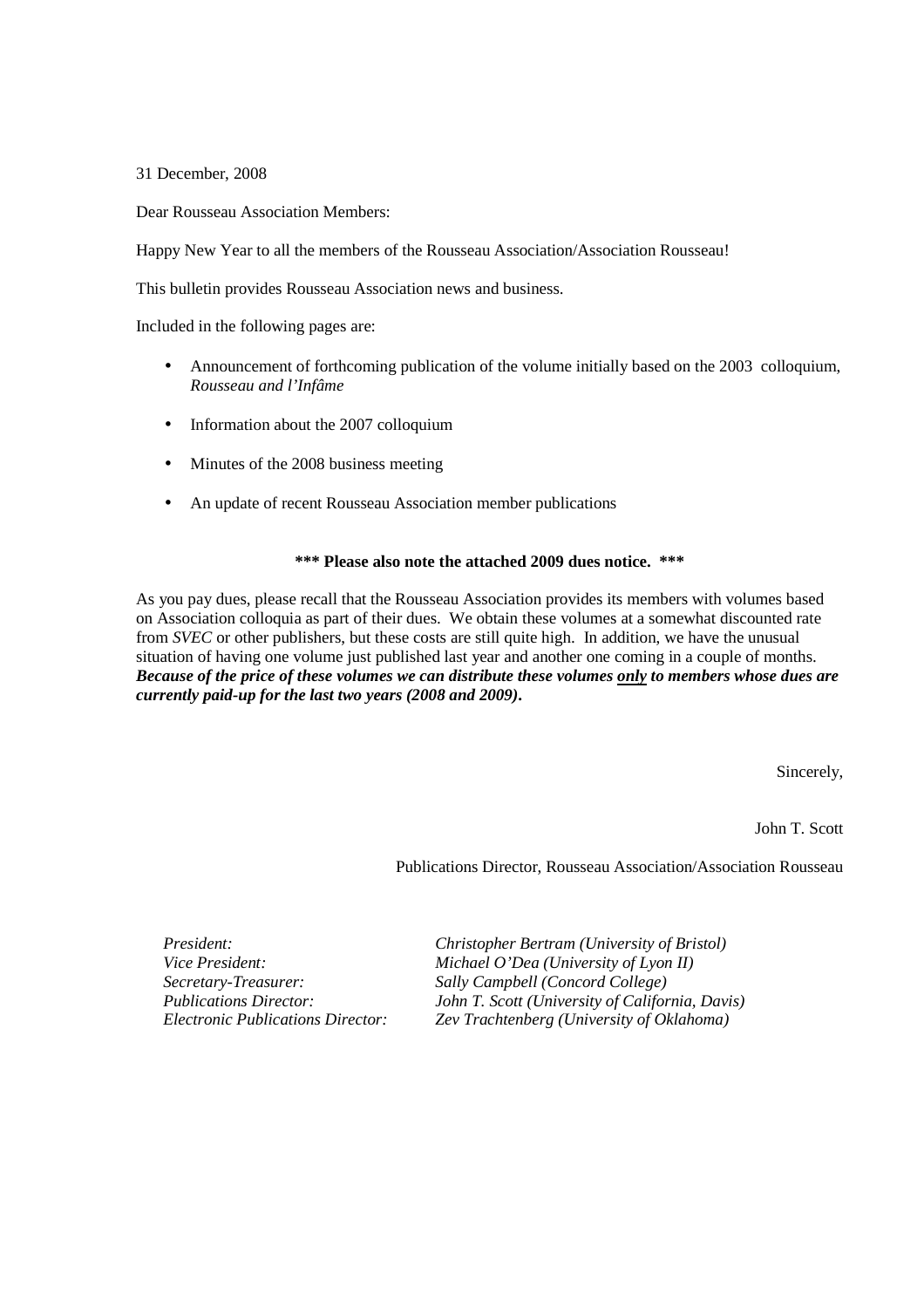# **Publication of** *Rousseau and 'l'Infâme'*

The edited volume based upon the 2003 colloquium of the Rousseau Association has just been published by Rodopi Press. The volume is edited by Ourida Mostefai and John T. Scott.

All Rousseau Association members who have paid their dues for the last two years (2008 and 2009) will receive a copy of the volume as part of their membership.

# **Table of contents**

Introduction (Ourida Mostefai and John T. Scott)

Voltaire, Rousseau, and *l'infâme*

Raymond Trousson, Tolérance et fanatisme selon Voltaire et Rousseau

The victims of fanaticism

- J. Patrick Lee, The condemnation of fanaticism in Voltaire's *Sermon du rabbin Akib*
- Anne-Marie Mercier-Faivre, Du *Traité sur la tolérance* de Voltaire aux *Lettres écrites de la montagne* de Rousseau: Variations sur la victime du fanatisme
- Ourida Mostefai, Singularité et exemplarité du cas Jean-Jacques: Théorie et expérience du fanatisme chez Rousseau

Religion against intolerance

John T. Scott, Pride and providence: Religion in Rousseau's *Lettre à Voltaire sur la providence*

Christopher Bertram, Toleration and pluralism in Rousseau's civil religion

Bruno Bernardi, La religion civile, institution de tolérance?

Fanaticism, cruelty, and pity

Christopher Kelly, Pious cruelty: Rousseau on Voltaire's *Mahomet*

Jeremiah L. Alberg, Preventing fanaticism through transcendental violence: The second part of the 'Profession de foi'

Zev Trachtenberg, Civic fanaticism and the dynamics of pity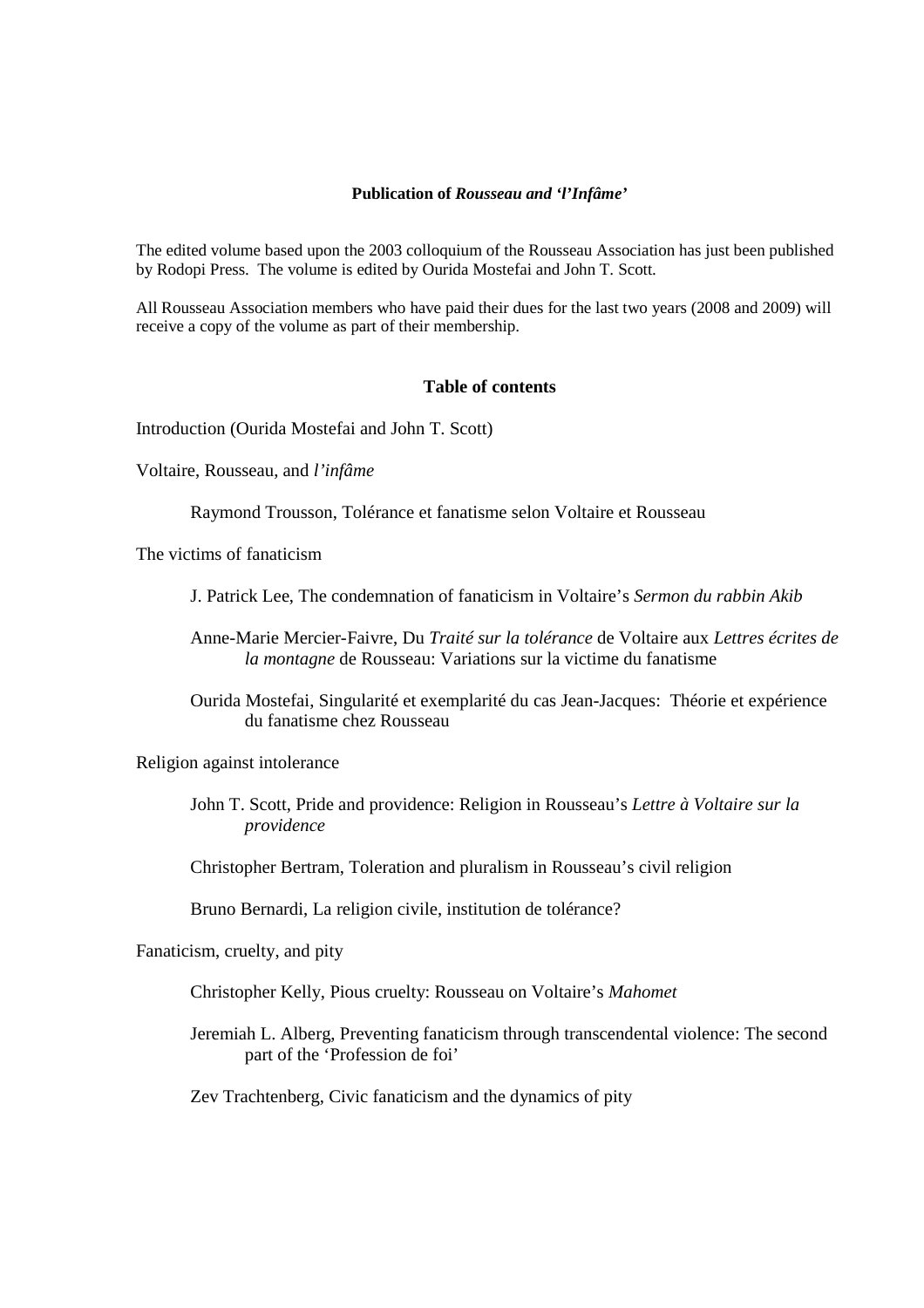Atheism and toleration

Philip Stewart, Are atheists fanatics? Variations on a theme of Locke and Bayle

John Hope Mason, At the limits of toleration: Rousseau and atheism

Rousseau and *l'infâme* revisited

Jean-François Perrin, Penser l'hégémonie: intolérance et Lumières dans *Rousseau juge de Jean-Jacques*

Michel Schmouchkovitch, Portrait de Jean-Jacques en Diogène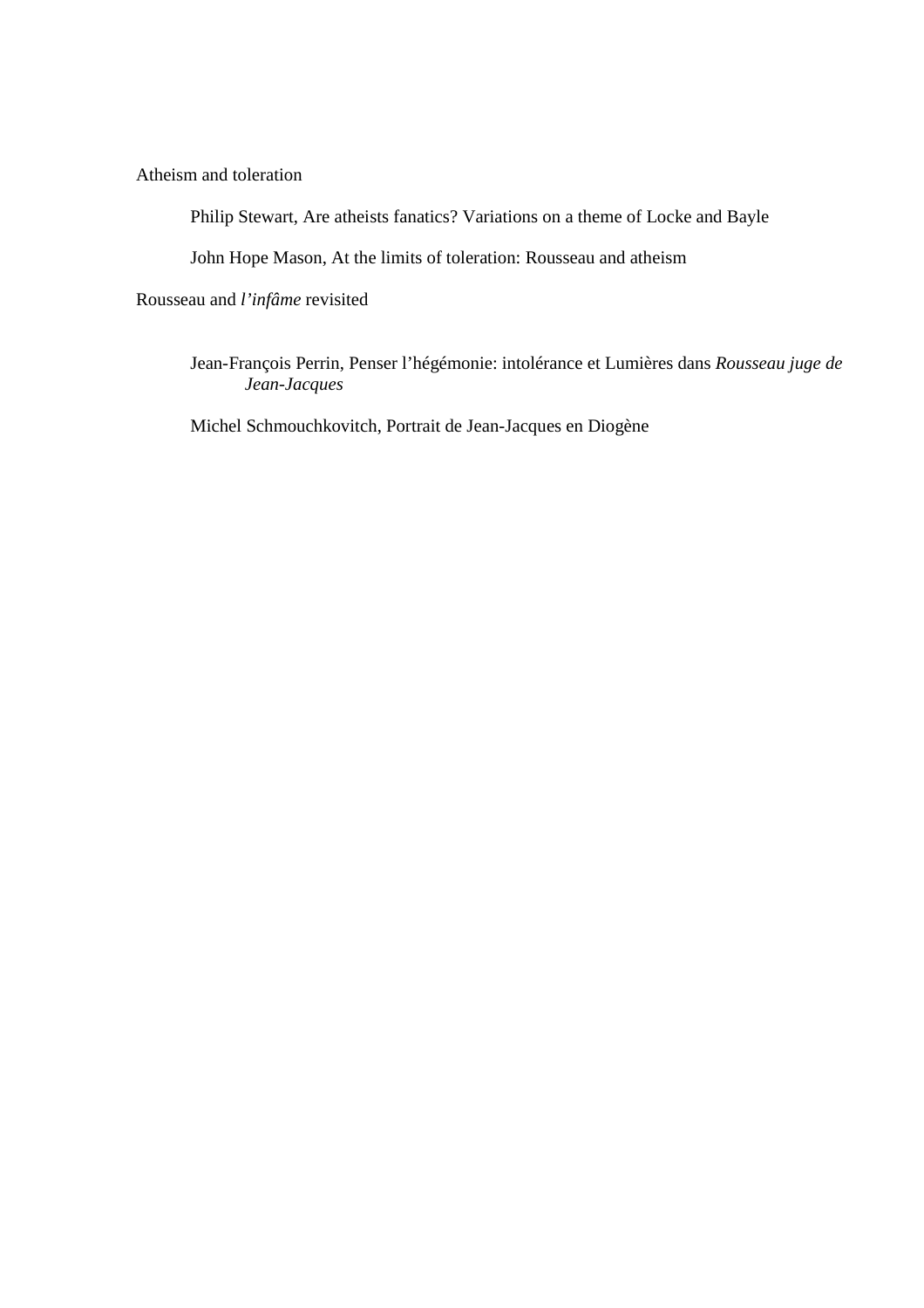## **Minutes of the 2008 Rousseau Association Business Meeting**

Minutes for Rousseau Association general assembly: March 28, 2008 Portland, Oregon

- I. Call to Order President Chris Bertram
- II. Discussion of proposal for "Rousseau pour tous" Geneva, 2012
	- A. Suggested topics
		- 1. Rousseau and Celebrity
		- 2. Rousseau and Botany
		- 3. Rousseau and Garden History

B. It was agreed that these would be circulated among the membership

III. Discussion of current dues structure

- A. Current dues are \$30 for regular membership and \$15 for reduced membership
- B. Dues were last increased in 2001
- C. The cost of SVEC volumes has increased significantly since then
- D. Patrick Coleman moved and Ourida Mostefai seconded that dues be increased
- to \$40 for regular membership and to \$20 for reduced membership.
	- E. The motion passed.

#### IV. *Pensée Libre*

A. Discussion of what to do with back copies

 B. It was decided to send an email to the membership asking if their libraries would like to receive a complete set of the series

 C. The question of digitizing the series was raised and is to be referred to Zev **Trachtenberg** 

V. Web site

- A. Michael O'Dea has offered to have the web site moved to Lyon
- B. It was agreed to accept Michael's offer and to pursue making the site bi-lingual
- C. Zev ill be asked to contact Michael about the move

VI. Future Items

 A. The next biennial meeting of the Association will be held at UCLA in 2009, on the theme of Rousseau and his Legacies/ Rousseau et ses fortunes

B. The 2011 biennial meeting of the Association will be held in Bristol

 C. There was a discussion about the possibility of co-sponsoring an event with another institution in 2012

#### VII. Publication report

A. The 2003 volume is to appear later this year with Rodopi

- B. The 2005 volume has just appeared in SVEC
- C. Michael O'Dea is working editing the 2007 volume

## VIII. Adjournment

Addendum: Secretary-Treasurer's report. Sally Campbell has subsequently reported that the current dues paid membership is around 75. Our current bank balance (after payment to the Voltaire Foundation for the most recent SVEC volume) is \$9,460.81.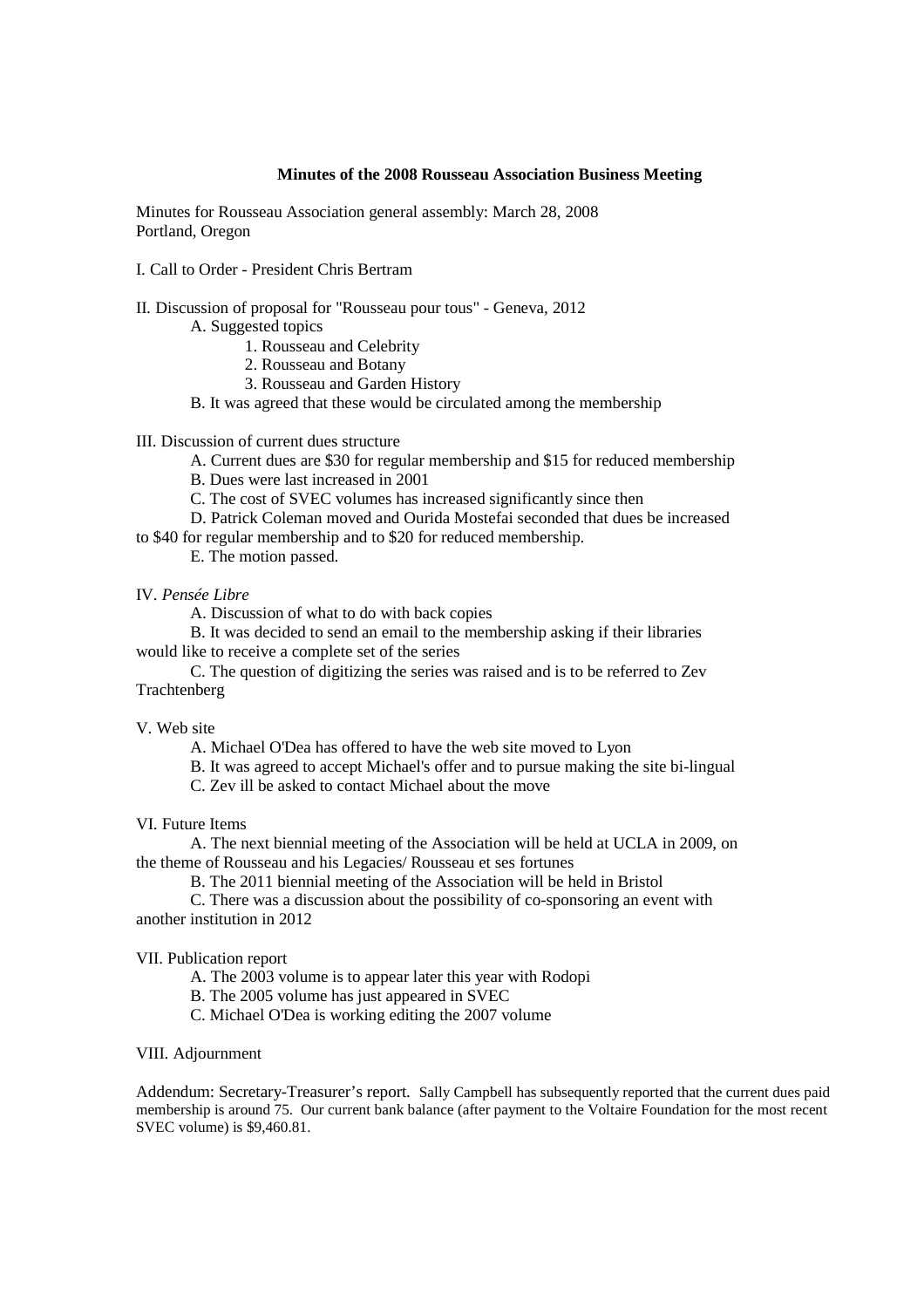#### **Recent Rousseau Association Member Publications**

In the interest of communication among Rousseau Association members—and in light of the all too human desire for self-promotion—I would like to continue a semi-regular feature of the Bulletin that offers a list of recent publications by members. In the 2005 member bulletin, I included a list of recent member publications. The following is an update of that list based on information I have received from members.

**Jeremiah Alberg** published a book and two articles recently. The book is entitled *A Reinterpretation of Rousseau: A Religious System*, and was published in 2007 by Palgrave Macmillan. He also has two recent articles: "The Place of the Victim", *Victims and Victimization in French and Francophone Literature*, *French Literature Series* (Vol XXXII, 2005), pp.111-118; and "The Scandal of Origins in Rousseau", *Contagion: Journal of Violence, Mimesis, and Culture* (Vol 11, Spring 2004), pp.1-14.

**Bruno Bernardi** has recently published several works. First of all, he recently published a book, *La fabrique des concepts: recherches sur l'invention conceptuelle chez Rousseau* (Honoré Champion, 2005), and included the following description:

Cet ouvrage, fruit de quinze ans de travail, tente de renouveler la lecture de Rousseau par une approche génétque, en interrogeant la façon dont il constitue ses propres thèses. Décrire ce qu'on peut appeler son laboratoire, la fabrique de ses idées, permet en effet de cerner ce qu'est pour lui « raisonner en philosophe » (une attention soutenue est pour cela accordée aux brouillons, qui donnent à voir le travail de la pensée, et à la succession des textes sur une même question, qui en porte les effets). La problématique de l'invention conceptuelle ordonne cette enquête, parce que Rousseau constitue ses orientations essentielles en remaniant, déplaçant, transformant les concepts qu'il reçoit des traditions théoriques auxquelles il entend se confronter, en formant ceux que la constitution de son propre horizon de pensée requiert.

In addition, he edited J.-J. Rousseau, *Principes du droit de la guerre* (texte établi, édité et présenté par B. Bernardi et G. Silvestrini) for the *Annales Jean-Jacques Rousseau* (XLVI, 2005, pp.199-278) and also edited *La religion, la liberté, la justice: un commentaire des* Lettres écrites de la montagne (sous la direction de B. Bernardi, F. Guénard et G. Silvestrini; Vrin, 2005).

**Christopher Bertram** lately published *Rousseau and the Social Contract* as part of the Routledge Philosophy Guidebook series (2004).

**Raymond Birn** published several works, including two books. The first book, *Crisis, Absolutism, Revolution: Europe and the World, 1648-1789* (Peterborough, ON: Broadview Press, 2005), is an update of an earlier work of his that expands coverage of cultural history and places new emphasis upon the interaction of Europeans with the wider world. The second book, *La Censure royale des livres dans la France des Lumieres* (Paris: Odile Jacob, 2007) is a series of four lectures that he gave at the College de France in which he tries to show how the practice of royal book censorship, particularly between 1751 and 1763, actually promoted tolerance when confronted by attacks upon writers on the part of parlementary magistrates and Church officials. Finally, he contributed to a SVEC volume: "Book Censorship in Eighteenth-Century France and Rousseau's Response," *SVEC* , 2005:01, pp. 223-245.

**Jeff J. S. Black** published his book on the first *Discours*: *Rousseau's Critique of Science: A Commentary of the Discourse on the Sciences and the Arts*. Lanham, MD: Rowman & Littlefield, 2009.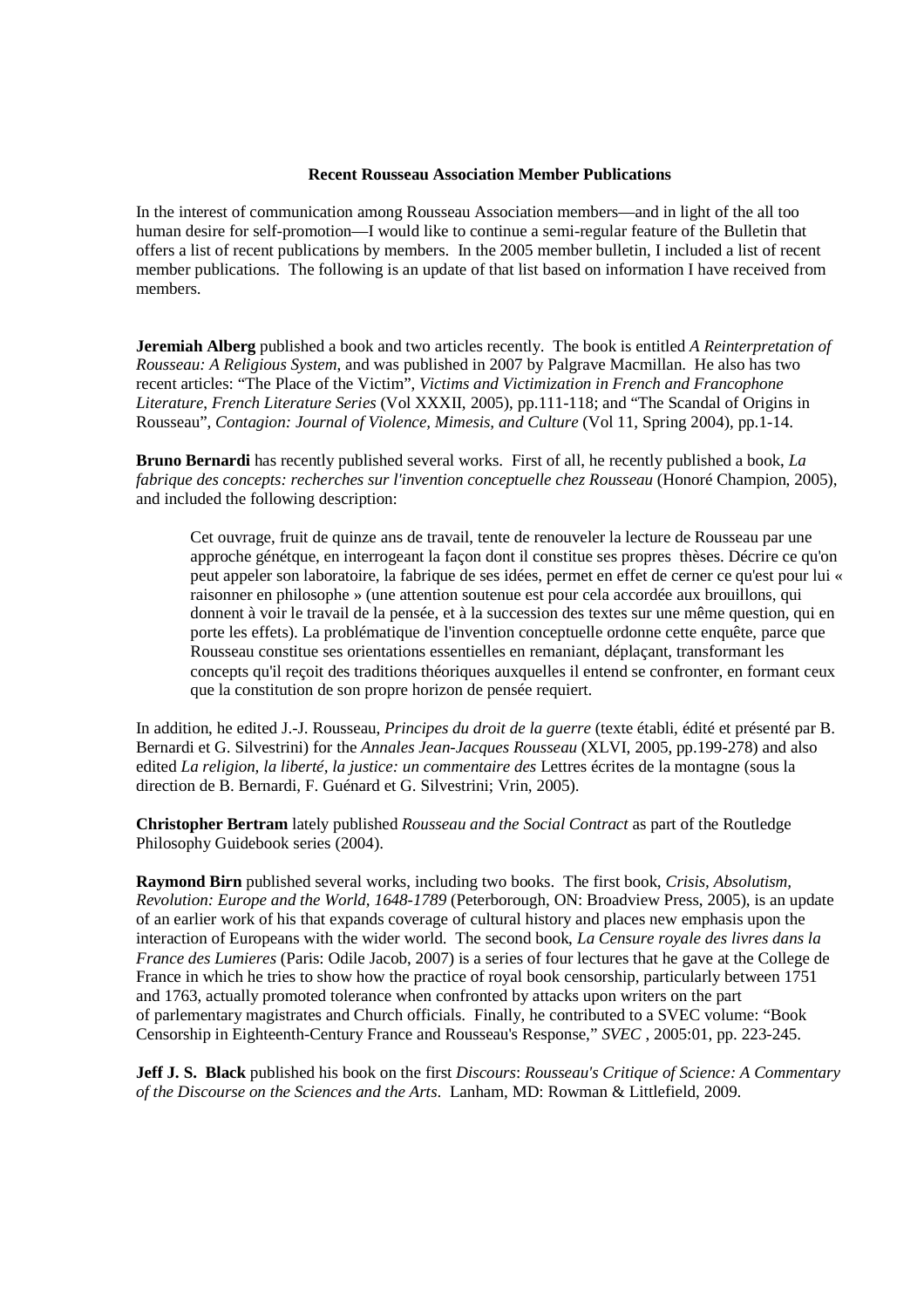*Rousseau's Critique of Science* is an original and penetrating development of the idea that the *Discourse on the Sciences and the Arts* is indispensable for understanding both Rousseau's philosophy and the political consequences of the modern liberal democratic commitment to scientific progress. Following Rousseau's own recommendation on how to read the work, Black structures his commentary around two simultaneous readings of the *Discourse*—a "naïve" reading that examines Rousseau's arguments in isolation and a "sophisticated" reading that interprets these arguments in the light of Rousseau's later systematic works. Through these readings Black unpacks the *Discourse*'s exceedingly compressed style, with its swarms of allusions to the Western philosophical and scientific tradition and its thickets of ambiguous rhetorical questions, and lays bare the sober reasoning behind Rousseau's thesis that scientific progress contributes to moral corruption. The resulting analysis encourages a renewed appreciation of the *Discourse on the Sciences and the Arts*, and illuminates the lessons it can teach us about the dangers of scientific progress and the ways in which the future happiness of mankind might be secured.

**Chris Brooke** published "Aux limites de la volonté générale: silence, exil, ruse et désobéissance dans la pensée politique de Rousseau", *Les études philosophiques* 2007-4 (octobre), pp.425-44

**Sally Howard Campbell** published an article with John T. Scott: "The Politic Argument of Rousseau's *Discourse on the Sciences and the Arts*," *American Journal of Political Science* 49 (October 2005), pp. 819-29.

**Patrick Coleman** published "Rousseau's Quarrel with Gratitude," in *Politics and the Passions 1500- 1850*, ed. Victoria Kahn, Neil Saccamano, and Daniela Coli (Princeton University Press, 2006), 151-174. This article is part of a book he finishing on anger and gratitude in French  $18<sup>th</sup>$  Century writing.

**Alexandra Cook** had several publications come out recently. First, "Jean-Jacques Rousseau et les réseaux d'échange botanique," in B. Bensaude-Vincent and B. Bernardi, ed., *Rousseau et les sciences* (Lharmattan, 2003), pp.93-114. Second, "Jean-Jacques Rousseau's copy of Albrecht von Haller's *Historia stirpium indigenarum Helvetiae inchoata (1768)*, in the *Archives of Natural History* 30/1 (2003), pp.149-156. Third, "Jean-Jacques Rousseau and Exotic Botany," in a special issue of *Eighteenth-Century Life* titled *Exoticism and the Culture of Exploration* and edited by R. Maccubbin and C. Knellwolf (Fall 2002): 181-201. Finally, she has a forthcoming article, "Idées et pratiques scientifiques dans la correspondance botanique de Jean-Jacques Rousseau," *Annales de la société Jean-Jacques Rousseau* 46 (2006).

**Laurence Cooper**'s book was published with Pennsylvania State University Press, *Eros in Plato, Rousseau, and Nietzsche: The Politics of Infinity*. Also, he recently published an article: "Between Eros and the Will to Power: Rousseau and the 'Desire to Extend Our Being,'" *American Political Sciene Review* 98 (February 2004), pp.105-119.

**Claude Dauphin** published his long-awaited critical edition *Le Dictionnaire de musique de Jean-Jacques Rousseau: une édition critique*. Varia Musicologica. Bern: Peter Lang, 2008 (see: www.peterlang.net). He also edited *Jean-Jacques Rousseau, Dictionnaire de musique* (fac similé de l'edition de 1768 augmenté des planches de lutherie de l'Encyclopédie de Diderot, précédé d'une introduction magistrale: "Montrer la musique au temps de Lumières"). Arles/Paris, Actes Sud (2007).

**James Delaney** published "Starting With Rousseau" (October 2009), which is part of a series Continuum Press is putting out that serve as introductory material for undergraduates studying various philosophers for the first time, Earlier he published a book: *Rousseau and the Ethics of Virtue*, Continuum Press, 2006.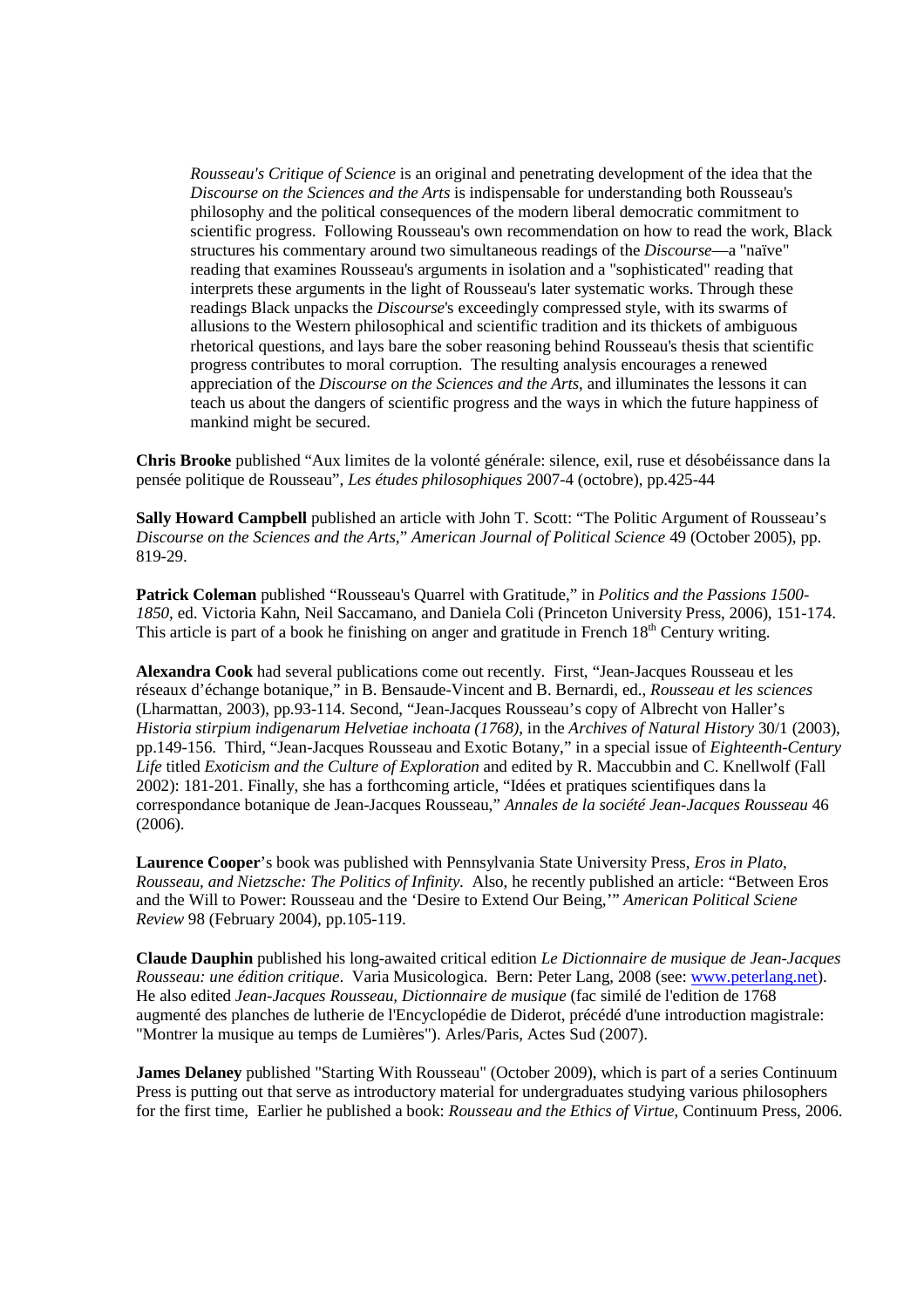**Ruth Grant** published a study of Rousseau on evil in a book she edited: "The Rousseauean Revolution and the Problem of Evil," in Ruth W. Grant ed., *Naming Evil, Judging Evil* (University of Chicago Press, 2006). The volume also includes an essay by Nannerl Keohane on Rousseau called "Inequality and the Problem of Evil," and seven other essays on various aspects on issues surrounding evil and moral judgment.

**Jean-Luc Guichet** has recently published two books. First, *ROUSSEAU, L'ANIMAL ET L'HOMME - L'ANIMALITE DANS L'HORIZON ANTHROPOLOGIQUE DES LUMIERES,* Paris, Editions du Cerf, coll. La nuit surveillée, 2006, 464 pages. ISBN 2-204-08026-8

Since Descartes, in the  $17<sup>th</sup>$  and the  $18<sup>th</sup>$  centuries, animal has played a new and more important part in Philosophy. It has become like a flag that Cartesians, neoperipatetics, then empiricists and materialists, fought over, the last group finally winning the fight on the whole. Rousseau, in a more distant way, reveals soul in beasts, mainly on the ground of the experience of pity. This soul will be spiritual but associated with a body so as to make animal become a truly animated machine. Thus, Rousseau differentiates himself as well from the materialism of Diderot or Helvétius or from the sensualism of Condillac than from Descartes who greatly inspired Buffon. But the main point consists in the decisive contribution of animal to anthropology. The originality of Rousseau, here, is to show that Man isn't only defined by opposition to animal but also by assuming, in a reflective manner, elements both of them have in common. At last, animal is the centre of a fundamental reflection about right and values, a reflection which has renewed these notions by basing them not only upon reason but also sensibility. Thus, animal, for whom Rousseau's mind has personally always been dwelt in by a passion for taming, also represents for him the instrument and the aim of a major philosophical reflection.

Second, - *USAGES POLITIQUES DE L'ANIMALITÉ* (dir.), Paris, L'Harmattan, La Librairie des Humanités, 2008, 280 pages, ISBN : 978-2-296-05050-1.

In addition, he has published a number of articles. - « Entre les choses et l'âme : matérialisme du sage ou sagesse du matérialisme ? » (sur la question du matérialisme chez Rousseau), *La Pensée*, n° 351, p. 55- 66, 2007; - « L'idée d'une politique économique chez Rousseau : de l'article « Economie » à *Emile* », *Etudes Jean-Jacques Rousseau,* n° 16, 2007, p. 211-215.' - « Société des brigands et brigandage des sociétés chez Rousseau, réflexions sur le droit naturel chez Rousseau », *Cités* n° 21 (dossier spécial Rousseau), 2005, p. 131-141; « L'enfant et l'animal dans l'*Emile* »,in *Emile ou de la praticabilité de l'éducation*, éd. de l'université de Mons-Hainaut, 2005, p. 77-86 ; « Le Discours sur l'économie politique, une réévaluation » (article critique sur l'état de la recherche rousseauiste), *Penser Jean-Jacques Rousseau*, Le temps des cerises, Les dossiers de Pensée, 2005, p.173-181; « La pratique et l'idéal de l'apprivoisement chez Rousseau », *Annales Jean-Jacques Rousseau*, n° 46, 2005, p. 115-138; Préface à un inédit de Jean Rousseau (cousin anglais de J.-J. Rousseau) : *Mémoire sur la nécessité et l'utilité des corps, maîtrises et jurandes* (1776), Transversales (Genève), 2005.

**James Hamilton** published an article: "Childhood Defined by Game Playing in Rousseau's *Confessions*," THE CHILD: French Literature Series 31 (2004): 149-60.

**John Hope Mason** published "Rousseau in England", Daedalus (Spring, 2008), p.96-101.

**Christopher Kelly** recently added to the *Collected Writings of Rousseau*, of which he is, along with Roger D. Masters, the series editor, with Volume Twelve: *Autobiographical, Scientific, Religious, Moral, and Literary Writings* (Hanover NH: University Press of New England, 2006). He also edited two anthologies: *Rousseau on Philosophy, Morality, and Religion* (Hanover NH: University Press of New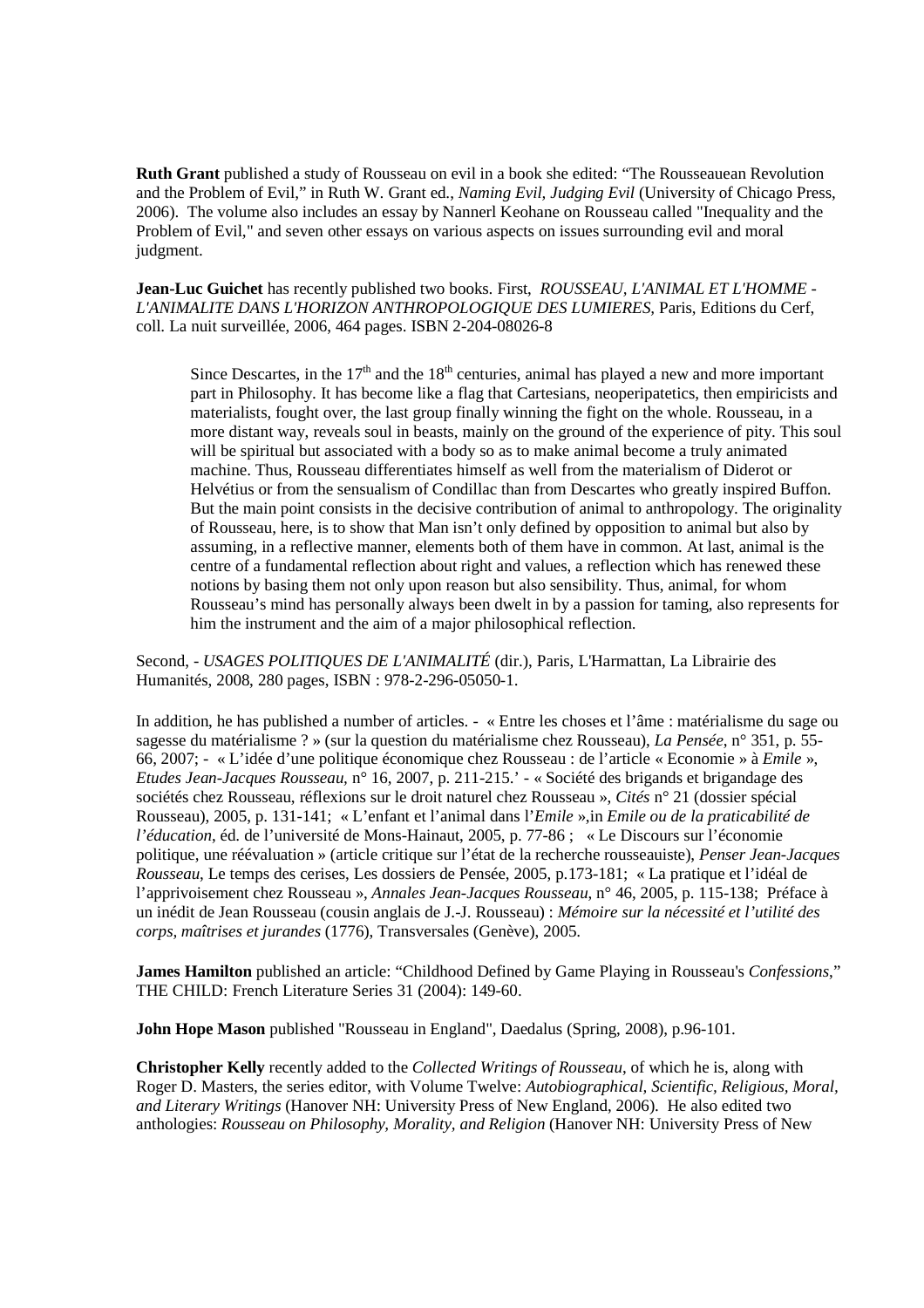England, 2007) and (with Eve Grace) *Rousseau on Women, Love, and Family* (Hanover, N.H.: University Press of New England, forthcoming April 2009). Finally, he published an article recently: "Rousseau's 'Peut-etre': Reflections on the Status of the State of Nature," in *Modern Intellectual History*, 3, 1 (2006) pp. 75-83. These works join his recent book, *Rousseau as Author: Consecrating One's Life to Truth* (University of Chicago Press, 2003), as well as his many volumes in the *Collected Writings of Rousseau*.

**Laurence Mall** recently published two articles on Rousseau. First, "L'*Emile* de Rousseau et la pensée de l'écart," in *Emile ou De la Praticabilité de l'éducation*, eds. Pol Dupont & Michel Termolle (HEPHO, 2005): 201-207. Second, "Lieux de l'absence et demeures de la disparition dans les *Rêveries* de Rousseau," in *Annales Jean-Jacques Rousseau* 46 (Genève: Droz, 2005): 157-186.

**Jonathan Marks'** book, *Perfection and Disharmony in the Thought of Jean-Jacques Rousseau* was published by Cambridge University Press in 2007. Jonathan included the following description drawn from the promotional materials:

In Perfection and Disharmony in the Thought of Jean-Jacques Rousseau, Jonathan Marks offers a new interpretation of the philosopher's thought and its place in the contemporary debate between liberals and communitarians. Against prevailing views, he argues that Rousseau's thought revolves around the natural perfection of a naturally disharmonious being. At the foundation of Rousseau's thought he finds a natural teleology that takes account of and seeks to harmonize conflicting ends. The Rousseau who emerges from this interpretation is a radical critic of liberalism who is nonetheless more cautious about protecting individual freedom than his milder communitarian successors. Marks elaborates on the challenge that Rousseau poses to liberals and communitarians alike by setting up a dialogue between him and Charles Taylor, one of the most distinguished ethical and political theorists at work today.

He also just published an article: "Rousseau's Discriminating Defense of Compassion," *American Political Science Review* 101 (November 2007): 727-740.

**José Oscar Almeida Marques** published several works recently. First, "The Paths of Providence: Voltaire and Rousseau on the Lisbon Earthquake," in *Cadernos de História e Filosofia da Ciência* (Campinas, CLE-Unicamp, Série 3, v.15, n.1, jan-jun. 2005, p. 33-57). Second, "L'Education musicale d'Emile," in *Rousseau Studies* [online] <http://rousseaustudies.free.fr>, also accepted for *Etudes J. J. Rousseau* no. 17 [2007]. Third, "Rousseau e a possibilidade de uma autobiografia filosófica" [Rousseau and the possibility of a philosophical autobiography), in Marques, ed., *Reflexos de Rousseau* (São Paulo: Humanitas, 2007). Fourth, "Rousseau, fundador das ciências do homem?" [Rousseau, founder of the sciences of man?], in Marques, ed., *Verdades e Mentiras* (Ijuí: Editora UNIJUÍ, 2005). Fifth, "Rousseau e o 'progresso quase insensível dos começos'" [Rousseau and ' le progrès presque insensible des commencements'], in Marques and Volobuef, eds., *Anais do II Colóquio Rousseau – Origens* (Campinas: IFCH-UNICAMP, 2006). Sixth, and finally, a translation of Rousseau's writings on religion: *Carta a Christophe de Beaumont e outros escritos sobre a religião e a moral* (São Paulo: Estação Liberdade, 2005).

**Nathan Martin** reports that he published an article, "An Unknown Rousseau Autograph: The Neuchâtel Manuscript of NOTES, en Musique" is now out in SVEC 2008:06, pp. 313-25. He also successfully defended my doctoral dissertation "Rameau and Rousseau: Harmony and History in the Age of Reason" at McGill.

**Patti Marxsen** published *Island Journeys: Exploring the Legacy of France* (Alondra Press), a collection of travel essays that explores the history and culture of seven islands with French connections, including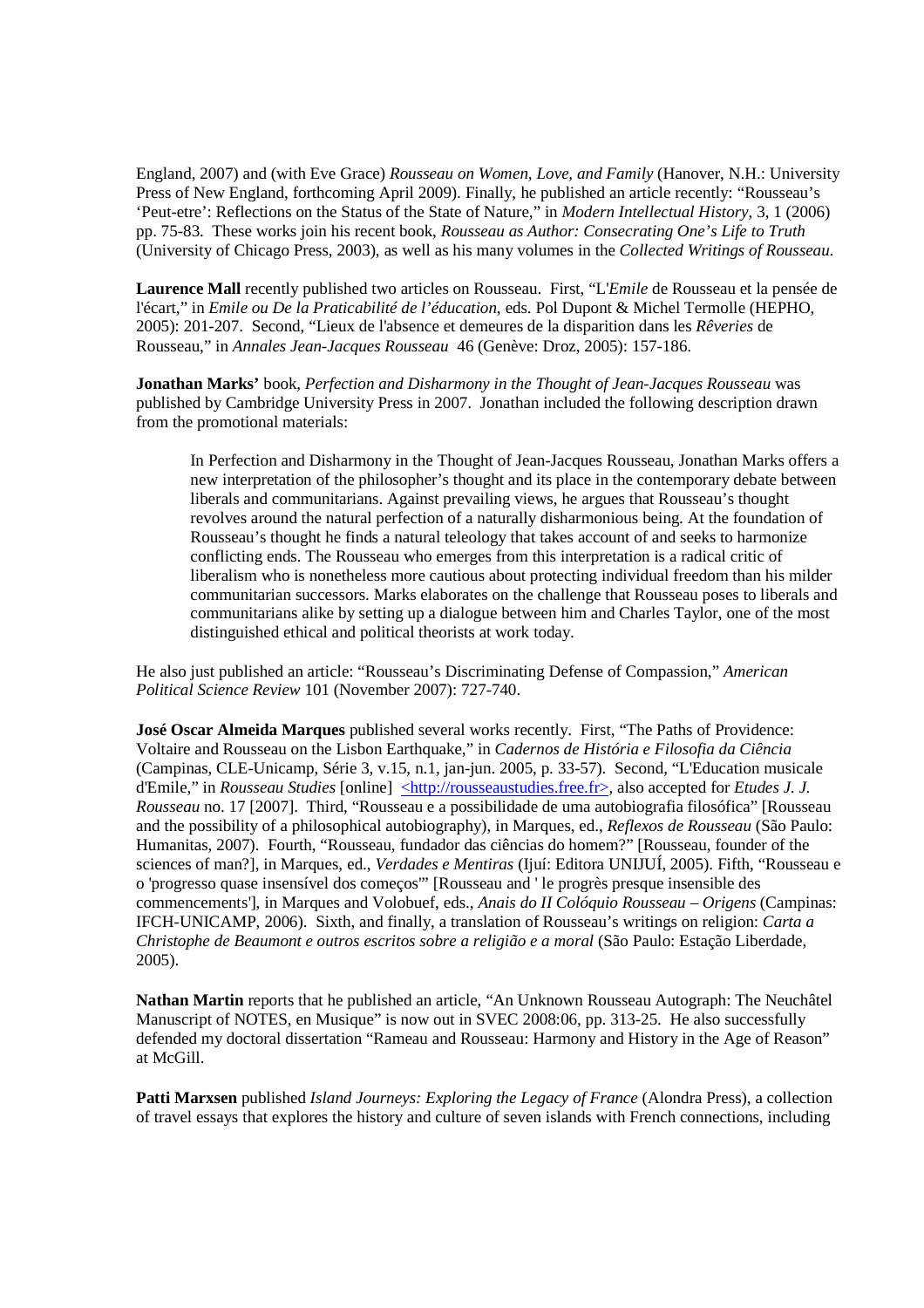Haiti, Tahiti, Grosse Ile (Quebec), Lambarene (Gabon), Ile de la Cite, St. Helena, and--of course--the Ile st. Pierre in Switzerland. More about this book, with photos of the Ile St. Pierre, on her website: www.pattimarxsen.net

**Mary McAlpin** published a book and an article. The book is *Gender, Authenticity, and the Missive Letter in Eighteenth-Century France: Marie-Anne de La Tour and Jean-Jacques Rousseau* (Bucknell University Press, 2006). A synopsis:

In 1761, Marie-Anne de La Tour wrote to Jean-Jacques Rousseau claiming to be the real-life embodiment of Julie d'Etange, the fictional heroine of *La Nouvelle Héloïse*. Rousseau and de La Tour went on to exchange 175 letters over some fifteen years. Since its first publication in 1803, this correspondence has been cited as evidence of widely varying conclusions: the neurotic meanness of Rousseau's character, the abuse to which Rousseau himself was subjected by the French reading public, even the psychosis eighteenth-century women risked by cultivating loss of self through novel reading. This study demonstrates that de La Tour was a woman writer eager for fame who pursued her goal through the vehicle of a private correspondence with a celebrity. Her project of creating a publishable "private" correspondence with a famous author raises theoretical issues of authorial intention relevant not only to eighteenth-century studies but also to epistolary studies, reader-response theory, and gender theory.

In addition, she published an article: "Julie's Breasts, Julie's Scars: Physiology and Character in La Nouvelle Héloïse," *Studies in Eighteenth-Century Culture* 36 (March 2007): 1-20.

**Mira Morgenstern** published: "Strangeness, Violence, and the Establishment of Nationhood in Rousseau" appeared in *Eighteenth-Century Studies* 41:3 Spring 2008 (pp. 359-81). In addition, in 2006 I published "Crossing Lines: Rousseau and the Creation of Community" in *Historical Reflections/Réflexions historiques* vol.32, no.3 (pp.523-541).

**John O'Neal** has published a several works on Rousseau in recent years. In addition to editing the forthcoming book based on the 2005 Rousseau Association colloquium, *The Nature of Rousseau's "Rêveries"* (SVEC, 2008), John published an article: "La confusion de la société dans la Lettre à d'Alembert sur les spectacles et la question de la modernité de Rousseau," in *Etudes Jean-Jacques Rousseau* 16 (2005-2006): 253-266.

**John C. O'Neal and Ourida Mostefai** published a collection of articles on Rousseau's *Confessions* and *Rêveries* for the MLA *Approaches to Teaching* series: *Approaches to Teaching Rousseau's 'Confessions' and 'Reveries'* (2004). In addition to their own contributions, the collection includes contributions by Jean Perkins, Mary Ellen Birkett, Guillemette Johnston, Christopher Kelly, Michael O'Dea, Byron Wells, Patrick Coleman, Raymond Trousson, Christie Macdonald, Sarah Herbold, Virginia Swain, Carl Fisher, Lorraine Clark, Jean Starobinski, Marie-Hélène Huet, Pierre Saint-Amand, and Christine Roulston.

**Jean-François Perrin** has recently published several works related to Rousseau. First, he edited a collection of forty-six letters of philosophic import written by Rousseau to a number of correspondents, including Malesherbes, between 1742 and 1771: *Rousseau, Lettres philosophiques* (édition critique, Livre de poche classique, 2003). He also produced several articles: "L'aliénation dans l'équivoque: licence et obscénité littéraires selon Rousseau," in *Du Genre libertin*, ed. J-F. Perrin et Philippe Stewart (Desjonquères, 2004); "Éthique et esthétique de la mémoire selon J-J Rousseau," in *Memoria, Poetica, retorica e filologia della memoria*, ed. G. Peron, Z. Verlato, and F. Zambon (Università degli studi di Trento, Labirinti 78, 2004); "Sacer estod, la fiction du bouc émissaire dans *Rousseau juge de Jean-Jacques*," *Annales Jean-Jacques Rousseau* (n°46, Droz, 2005); and, finally, "De l'oeil à la voix: optique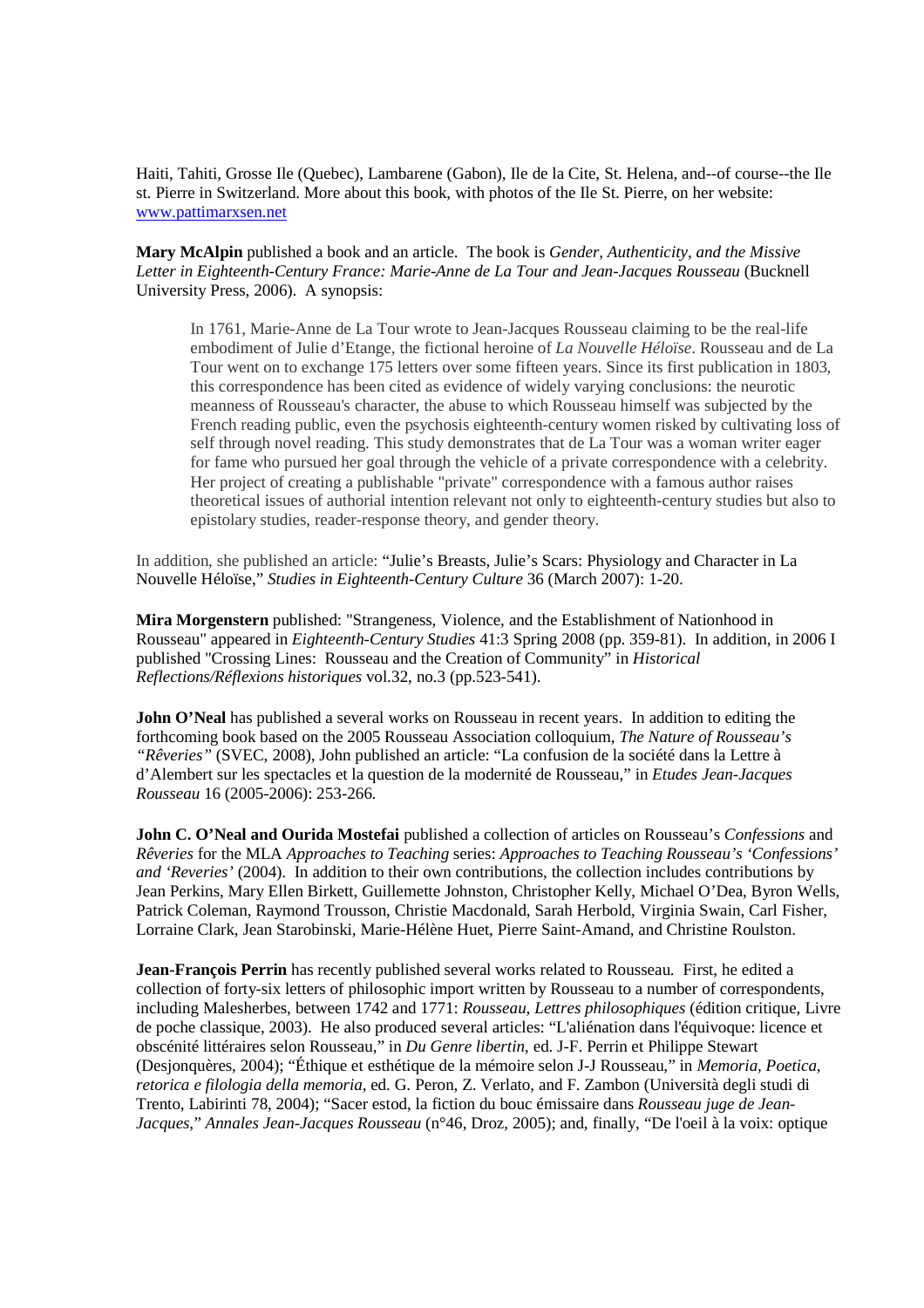et pensée chez Jean-Jacques Rousseau," in *L'Optique des Moralistes*, ed. B. Roukhomovsky (Champion , 2005).

**Dennis Rasmussen** has a forthcoming book with Pennsylvania State University Press: *The Problems and Promise of Commercial Society: Adam Smith's Response to Rousseau*, which was published in 2008.

**Grace Roosevelt** published a number of articles in the last couple years. "Another Side of Rousseau: Getting Beyond the Culture of Consumption," *Encounter: Education for Meaning and Social Justice*, Vol. 19, No. 3 (Autumn 2006), pp. 14-21; "Rousseau vs. Rawls on International Relations," *The European Journal of Political Theory*, Vol. 5, No. 3 (Summer 2006), pp. 301-320; "Jean-Jacques Rousseau, the Count d'Antraigues, and the International Social Contract Tradition," *History of Political Thought*, forthcoming.

**John T. Scott** has a book forthcoming this winter, co-authored with Robert Zaretsky, on the rise and fall of Rousseau's friendship with Hume: *The Philosophers' Quarrel: Rousseau, Hume, and the Limits of Human Understanding* (Yale University Press, 2009). An article related to this book-- "Philosophy Leads to Sorrow: An Evening at the Theater with Jean-Jacques Rousseau and David Hume"-- also written with Robert Zaretsky and which appeared in the Winter 2006 edition of *Southwest Review*. Less recently he published several works on Rousseau. First, along with Sally Howard Campbell, he wrote "The Politic Argument of Rousseau's *Discourse on the Sciences and the Arts*," *American Journal of Political Science* 49 (October 2005), pp.819-29. Second, all by himself he authored "Rousseau's Anti-Agenda-Setting Agenda and Contemporary Democratic Theory," *American Political Science Review* 99 (February 2005), pp.137-44. Along with Robert Zaretsky, he published "Rousseau and the Revival of Humanism in Contemporary French Political Thought," *History of Political Thought* 24 (Autumn 2003), pp.599-623. Finally, he has edited *Rousseau: Critical Assessments*, four-volume a collection of leading scholarly literature on Rousseau's thought as part of Routledge's series *Critical Assessments of Leading Political Philosophers*, which appeared in 2006.

**Julia Simon** issued two articles: "Rousseau and Aesthetic Modernity: Music's Power of Redemption," *Eighteenth-Century Music* 2 (Spring 2005) and "Singing Democracy: Music and Politics in Jean-Jacques Rousseau's Thought," *Journal of the History of Ideas* 66 (2005).

**Rick Sorenson** had two articles come out recently: "Rousseau's Fulfillment of the Natural public law Tradition and His Contribution to its Demise," in *The European Legacy* 10 (August 2005) and "Rousseau, Jean Jacques," in the *Encyclopedia of Science, Technology, and Ethics* (Macmillan, 2005).

Philip Stewart recently published a study "L'illustration du roman au XVIII<sup>e</sup> siècle," in Jonathan Malinson (ed.), *The Eighteenth Century Now : boundaries and perspectives* (SVEC 2005:10), pp. 223– 233. Earlier he published : "Rousseau juge de Jean-Jacques auteur," in Catherine Volpilhac-Auger (ed.), *OEuvres majeures, ouvres mineures* (Lyon: ENS Éditions, 2004), pp. 107-121.

**Martin Stern** published an article: "Jean-Jacques, que me veux-tu ? Rousseau critique de Fontenelle", *Revue Fontenelle*, n°5/2008, éd. Universités de Rouen et du Havre.

**Virginia E. Swain** published a book, *Grotesque Figures: Baudelaire,R ousseau, and the Aesthetics of Modernity* (Johns Hopkins University Press, 2004; Parallax series). She also completed two articles: "The Mechanics of Language: Personification in Rousseau's *Rêveries*," in *Approaches to Teaching Rousseau's Confessions and Rêveries*, ed. John C. O'Neal and Ourida Moustefai (MLA Publications, 2003), pp.90-95; and "Le sublime et le grotesque: la lettre du Valais et la théorie esthétique de Rousseau," in the *Annales Jean-Jacques Rousseau* 44 (Droz, 2002), pp.99-116.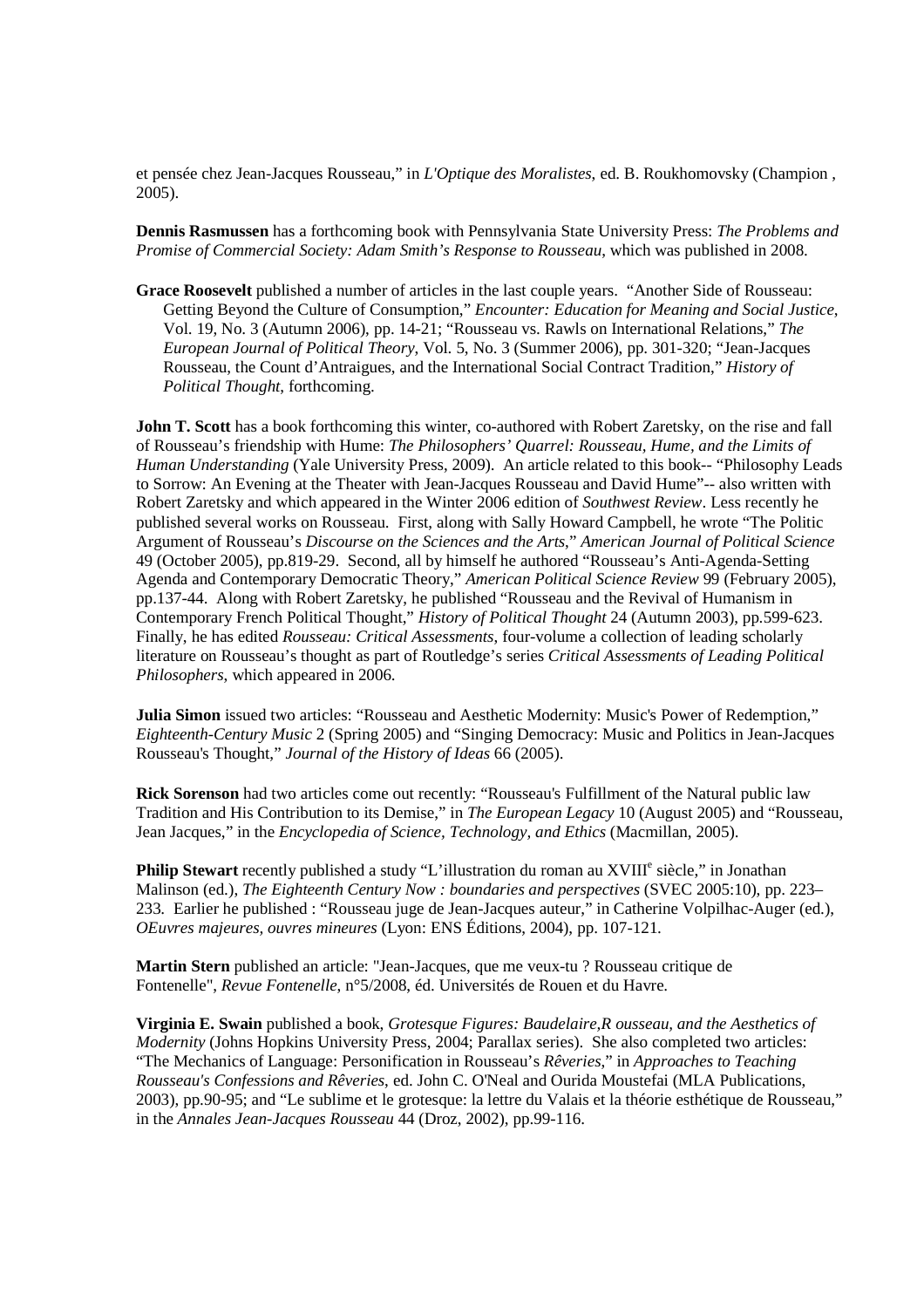**David Lay Williams** just published his book on Rousseau: *Rousseau's Platonic Enlightenment* (Pennsylvania State University Press). A synopsis:

Recent scholarship has been increasingly drawing attention to Rousseau's affinity for the thinker he variously described as "divine" and as his "master": Plato. *Rousseau's Platonic Enlightenment* argues that such praise was not idle. Rather, the Platonic influence on Rousseau is pervasive – and it helps to link the many apparently disparate elements of this thought. Although he was modern in important respects, Rousseau's Plato was never far from his mind – and indeed, his battle with the *philosophes* replays Plato's own debates with the sophists. The book includes careful examination of Rousseau's intellectual context and an exploration of these themes in his enormous wake

In addition, he published an article, "Ideas and Actuality in the Social Contract: Kant & Rousseau," in *History of Political Thought*, Vol. 28, No. 3 (Autumn 2007): 469-495. This article follows two recent articles: "Modern Theorist of Tyranny? Lessons from Rousseau's System of Checks and Balances," *Polity* 37 (October 2005): pp.443-465; and "Justice and the General Will: Affirming Rousseau's Ancient Orientation," *Journal of the History of Ideas* 66 (July 2005), pp.383-412.